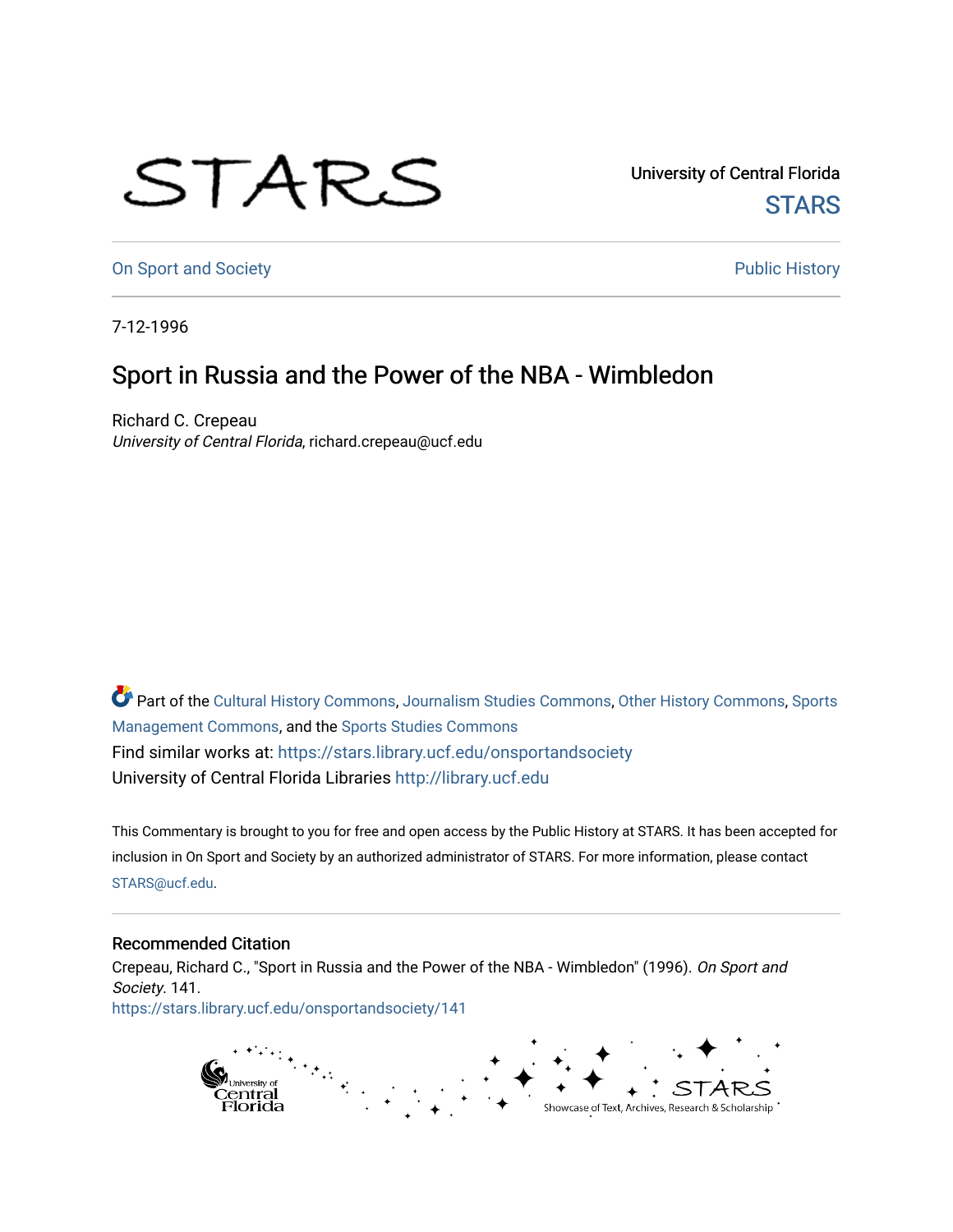## SPORT AND SOCIETY FOR H-ARETE JULY 12, 1996

There is almost a sense that time stops when you leave the country and go off to a place in which the media presence is minimal, and in a language you can neither speak nor read. You get a very good reality check as the obsessions of the world of sport, the daily patterns of wins and losses, the battles over money and egos, all fade quickly to the background.

At the same time you are reminded of the important role that sport plays worldwide, and the fact that soccer is every bit the obsession in other places that baseball, football and basketball are here. You are also reminded of just how great a job has been done by the marketing gurus of the NBA, as well as how dominant American popular culture has become across the world.

For the fourth time in less than three years I have had the good fortune to travel to Russia, not just the familiar cities of Moscow and St. Petersburg, but to go to the east some 700 miles from Moscow, near the Urals, to the city of Izhevsk. This is an industrial city in the heart of the former Soviet militaryindustrial complex which was off limits to outsiders until glasnost.

In Russia the major sporting interest while I was there was the battle for the European Cup, Euro '96, in which Russia was an unsuccessful competitor. Russian soccer, like all Russian professional sport, is in trouble as the best players are attracted to teams in the West paying the big money.

Russia has become the international equivalent of baseball's small market franchises, able to develop young talent, but not able to pay the price to retain this talent. In addition the future of Russian soccer and hockey, and other local sport is in doubt as the grand subsidies of the era of Soviet Sport have ended. Russian Sport is not as large as Soviet Sport either geographically or financially, and this will no doubt be increasingly apparent in the Olympic games.

What is remarkable is the growth of the marketing presence of the NBA. Michael Jordan and the Chicago Bulls are omnipresent in Russia. I noted this phenomenon with some surprise three years ago in Moscow and later in St. Petersburg, as well as in Africa. The presence of Michael Jordan is daunting, not just in Moscow but across the landscape and even in Izhevsk where NBA, Bulls, and Jordan paraphernalia appear with some frequency.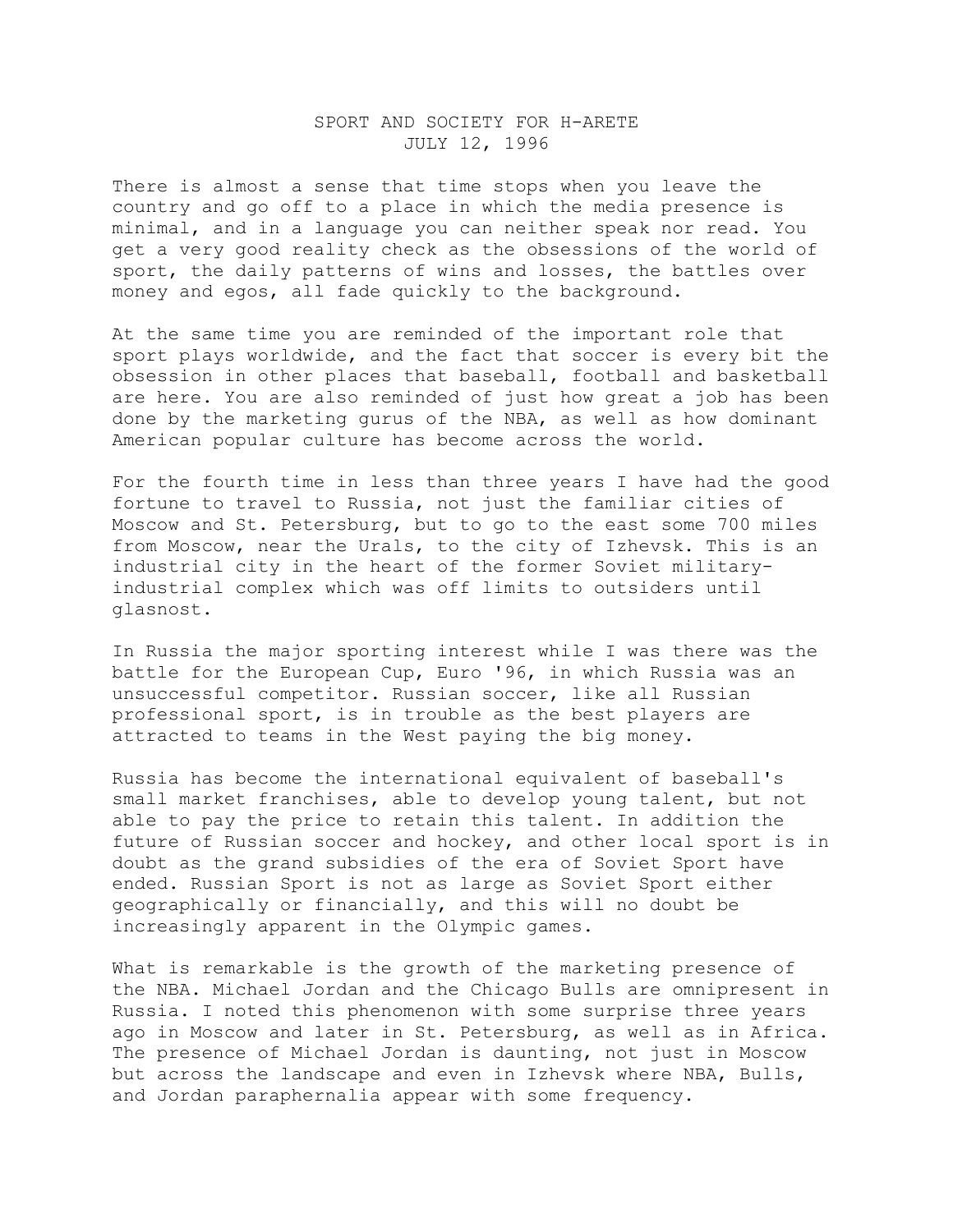I had dinner one night with one of the New Russians in Izhevsk during which we had an extend conversation through a translator concerning the relative merits of Jordan and the Bulls, the problems of trash talking, what he saw as rude behavior, and inflated salaries. There were also the nearly inevitable questions about why African-Americans dominate the NBA.

We were driven to that dinner in a car that had an Orlando Magic logo on the center of steering wheel.I asked through an interpreter if the driver knew what the Magic logo meant. He did not.

While a guest in another home for dinner I saw a Shaq-Fu video game, and asked if the ten-year-old boy who played with the game knew who Shaq was. He did.

Indeed at the level of popular culture the westernization of Russia proceeds at a rapid pace with video games, popular music, film, television, junk food, and sport, all penetrating the market and mass consciousness. Russian radio, even out in Izhevsk, has the sound of American pop/rock radio, and two or three songs per hour are in the English language. "Santa Barbara" remains one of the most popular programs on Russian television. What all this means remains to be seen, but for those in Russia suspicious of the West this cannot be an encouraging development.

Returning home I was able to see the end of this year's version of Wimbledon. On the women's side the story was familiar. Steffi Graf, despite injury and sinus problems, was still too much for her opponents as she won her seventh Wimbledon singles title. Graf is now clearly one of the all-time greats of women's tennis, and Martina Navratalova's whining cannot change that fact.

On the men's side however the story was much different. The top seeded players dropped by the wayside, some quite early, while the semi-finals had only one seeded player and the finals none. In some ways the match of the tournament was the two day five set plus battle between MaliVai Washington and Todd Martin, with Martin up 5-1 in the fifth and final set and unable to close the deal.

In the meantime Richard Krajicek was mowing down his opponents with the big serve. Krajicek's serve never left him, and on grass he was nearly untouchable. It might even be that we will